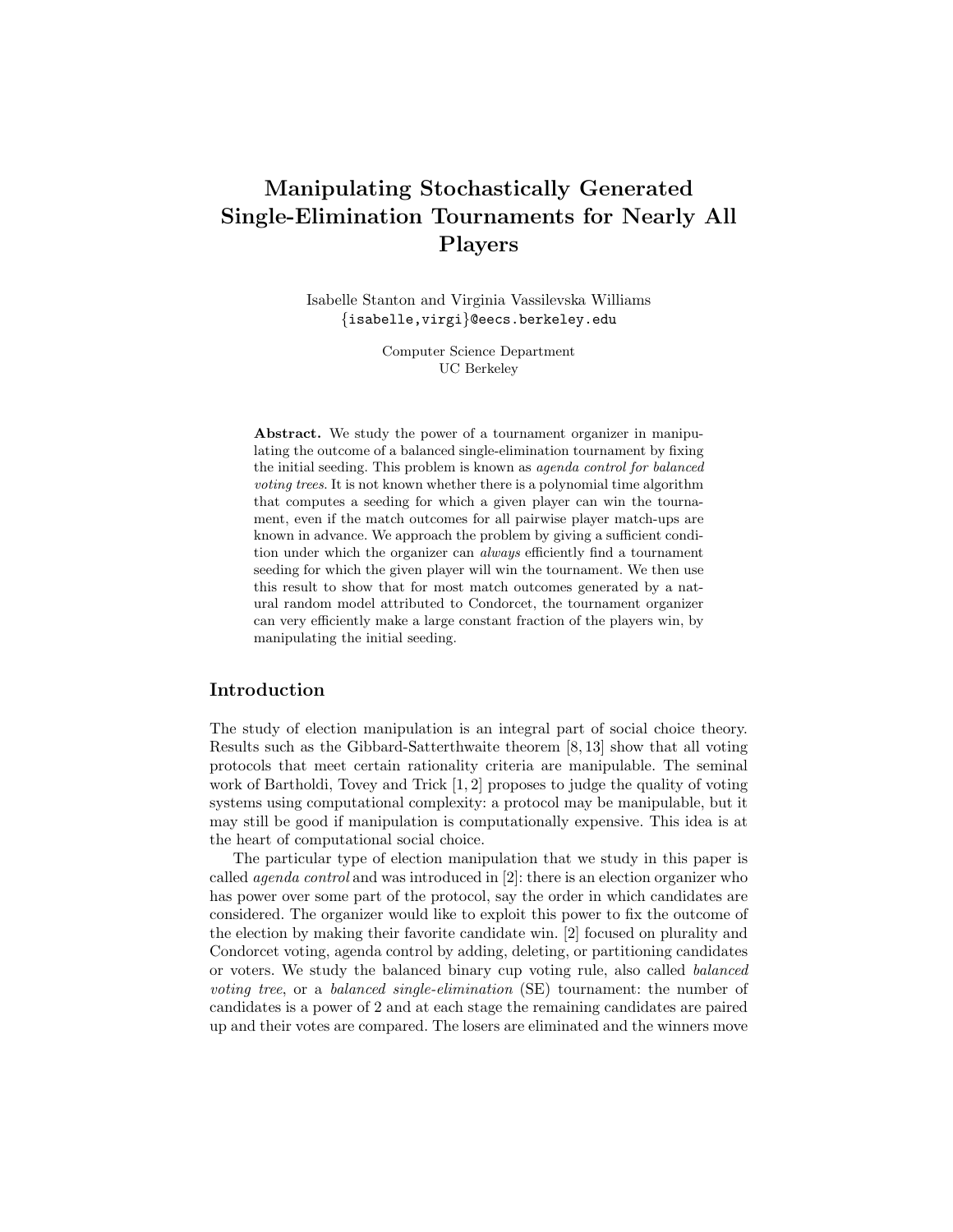on to the next round until only one candidate remains. The power of the election organizer is to pick the pairing of the players in each round. We assume that the organizer knows all the votes in advance, i.e. for any two candidates, they know which candidate is preferred. In this case, picking the pairings for each round is equivalent to picking the initial tournament seeding.

Single-elimination is prevalent in sports tournaments such as Wimbledon or March Madness. In this setting, a tournament organizer may have some information, say from prior matches or betting experts, about the winner in any possible match. The organizer creates a *seeding* of the players through which they are distributed in the tournament bracket. The question is, can the tournament organizer abuse this power to determine the winner of the tournament?

There is significant prior work on this problem. Lang et al. [10] showed that if the tournament organizer only has probabilistic information about each match, then the agenda control problem is NP-hard. Vu et al [17, 18] showed that the problem is NP-hard even when the probabilities are in  $\{0, 1, 1/2\}$  and that it is NP-hard to obtain a tournament bracket that approximates the maximum probability that a given player wins within any constant factor. Vassilevska Williams [16] showed that the agenda control problem is NP-hard even when the information is deterministic but some match-ups are disallowed. [16] also gave conditions under which the organizer can always make their favorite player win the tournament with advance knowledge of each match outcome. It is still an open problem whether the agenda control problem in this deterministic setting can be solved in polynomial time.

The binary cup is a complete binary voting tree. Other related work has studied more general voting trees [9, 7], and manipulation by the players themselves by throwing games to manipulate SE tournaments [12].

The match outcome information available to the tournament organizer can be represented as a weighted or unweighted tournament graph, a graph such that for every two nodes u, v exactly one of  $(u, v)$  or  $(v, u)$  is an edge. An edge  $(u, v)$  signifies that u beats v, and a weight p on an edge  $(u, v)$  means that u will beat  $v$  with probability  $p$ . With this representation, the agenda control problem becomes a computational problem on tournament graphs.

The tournament graph structure which comes from real world sports tournaments or from elections is not arbitrary. Although the graphs are not necessarily transitive, stronger players typically beat weaker ones. Some generative models have been proposed in order to study real-world tournaments. In this work, we study a standard model in social choice theory attributed to Condorcet (see, e.g., Young [19]). The model was more recently studied by Braverman and Mossel [3]. We refer to this model as the *Condorcet Random*  $(CR)$  model<sup>1</sup>.

The CR model has an underlying total order of the players and the outcome of every match is probabilistic. There is some *global* probability  $p < 1/2$  with which a weaker player beats a stronger player. This probability represents outside factors which do not depend on the players' abilities.

<sup>1</sup> A previous version of this paper referred to the model as the Braverman-Mossel model.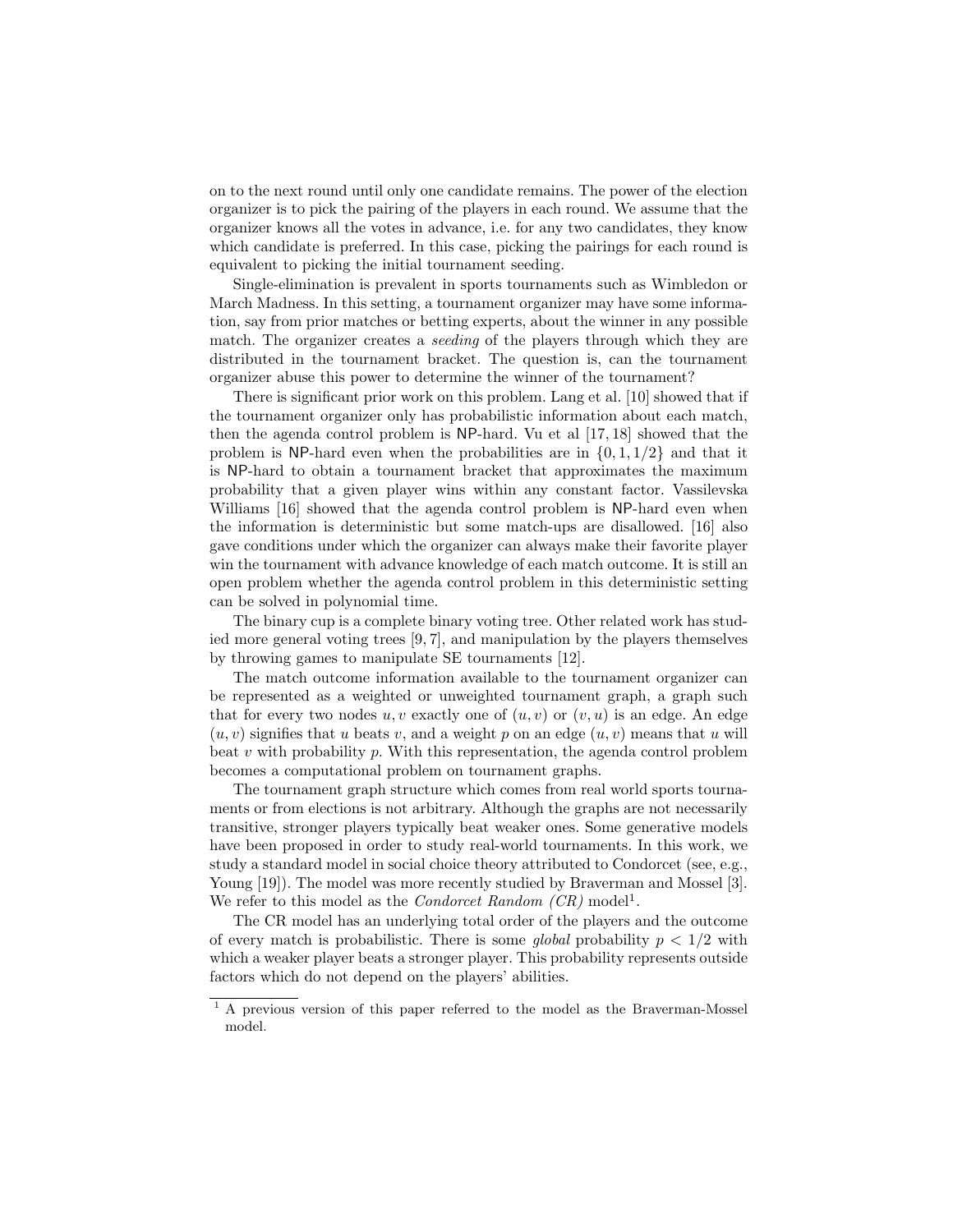Vassilevska Williams [16] has shown that when  $p \ge 16\sqrt{\ln(n)/n}$ , with high probability, the model generates a tournament graph  $T$  such that there is always a poly-time computable seeding for which any given player is a single-elimination tournament winner, provided all match outcomes occur as T predicts.

This result was initially surprising as the CR model is often considered to be a good model of the real world. Recent work by Russell [11] confirmed the theoretical results of [16] by giving experimental evidence that in real world instances (from tennis, basketball and hockey tournaments) one can either quickly find a winning seeding for any player, or decide that it is not possible. Russell's work uses a variant of the generalized CR model that we will define later.

The result from  $[16]$ , however, was meaningful only for large n. For instance, when  $n = 512$ , the noise parameter  $p \ge 16\sqrt{\ln(n)/n}$  is close to 1/2, and the result is not at all surprising since then all players are essentially indistinguishable. A natural question emerges: can we still make almost all players win with a much smaller noise value? A second question is, can we relax the CR model to allow a different error probability for each pair of players, and what manipulation is then possible? We address both questions.

Finally, the CR model has been previously considered in fault-tolerant and parallel computing. For instance, Feige et al. [6] consider comparison circuits that are incorrect with probability  $p$  and develop algorithms to sort this noisy data. In particular, one of their results uses tournaments for finding the maximum in parallel. In a sense, their algorithm provides a better mechanism for finding 'the' winner (the top player in the underlying total order) in the CR model, although this mechanism may not satisfy the other nice properties of SE tournaments.

Contributions. We continue the study begun in [16] on whether one can compute a winning SE tournament seeding for a king player when the match outcomes are known in advance. A king is a player  $K$  such that for any other player  $a$ , either K beats a, or K beats some other player who beats a. Kings are very strong players, yet the agenda control problem for SE tournaments is not known to be polynomial-time solvable even for kings. We show that in order for a winning seeding to exist for a king, it is sufficient for the king to be among the top third of the players when sorted by the number of potential matches they can win. Before our work only much stricter conditions were known, e.g. that it is sufficient if the king beats half of the players. Our more general result allows us to obtain better results for the Condorcet random model as well.

There are  $\log n$  rounds in an SE tournament over n players, so a necessary condition for a player to be a winner is that it can beat at least  $\log n$  players. We consider a generalization of the Condorcet random model in which the error probabilities  $p(i, j)$  can vary but are all lower-bounded by a global param- $\sum_j p(i,j) \ge p(n-1)$ , and it needs to be at least log *n* in order for *i* to win an eter  $p$ . The expected outdegree of the weakest player  $i$  in such a tournament is SE tournament. Thus, we focus on the case where p is  $\Omega(\log n/n)$ , as this is a necessary condition for all players to be winners.

We consider tournaments generated with noise  $p = \Omega(\log n/n)$ . The ranking obtained by sorting the players in nondecreasing order of the number of matches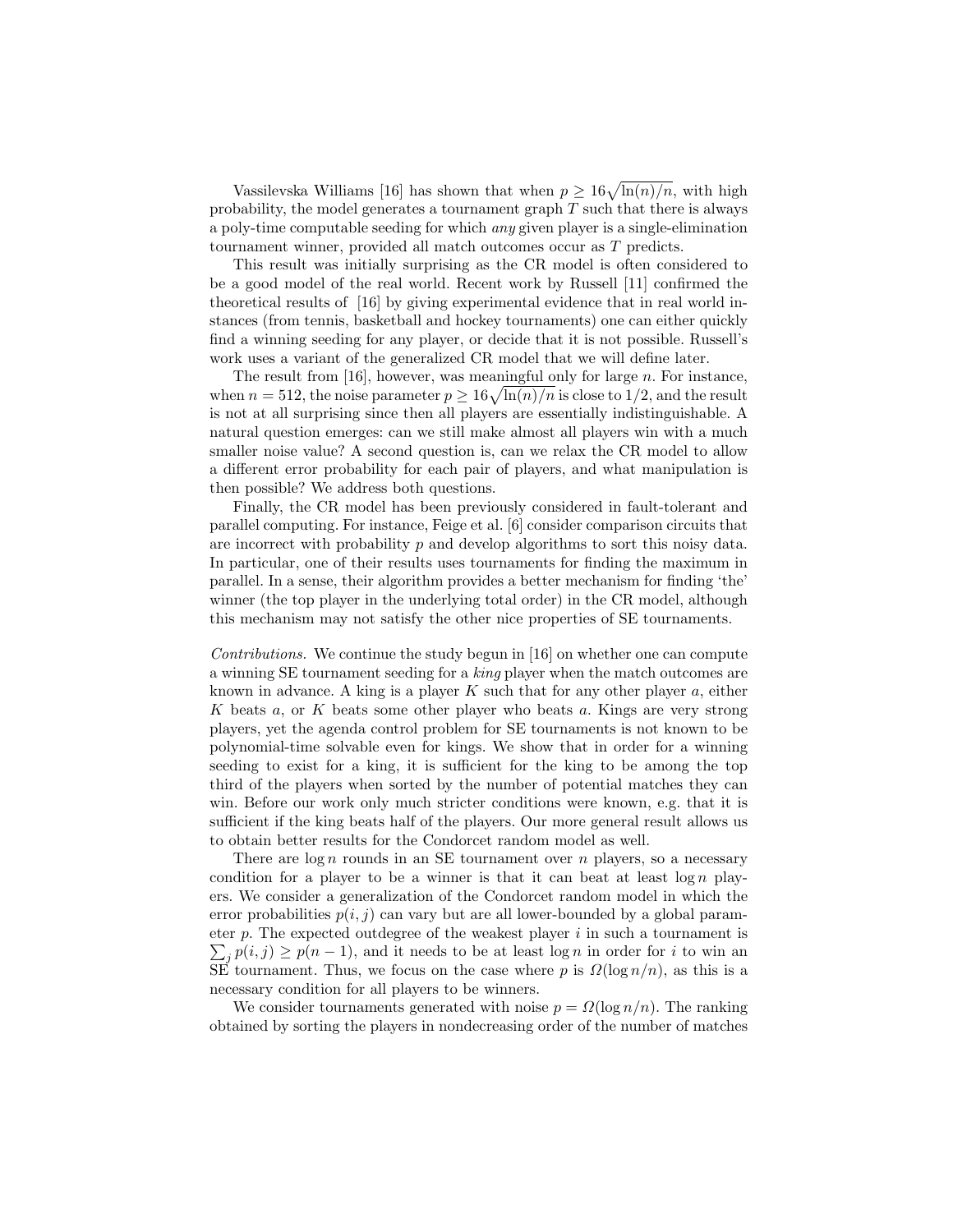they can win is known to be a constant factor approximation to the Slater ranking [14, 4], and is hence a good notion of ranking in itself. We show that for almost all tournaments generated by the CR model, one can efficiently compute a seeding so that essentially the top half of the players can be made SE winners. We also show that there is a trade-off between the amount of noise and the number of players that can be made winners: as the level of noise increases, the tournament can be fixed for a larger constant fraction and eventually for all of the players. While this result does not answer the question of whether it is computationally difficult to manipulate an SE tournament in general, it does show that for tournaments we might expect to see in practice, manipulation can be quite easy.

### Condorcet Random Model – Formal Definition

The premise of the Condorcet random (CR) model is that there is an implicit ranking  $\pi$  of the players by intrinsic abilities so that  $\pi(i) < \pi(j)$  means i has strictly better abilities than j. For ease of notation, we will assume that  $\pi$  is the identity permutation (if not, rename the players), so that  $\pi(i)$  is i. When i and j play a match there may be outside influences so that even if  $i < j$ , j might beat i. The CR model allows that weaker players can beat stronger players, but only with probability  $p < 1/2$ . Here, p is a global parameter and if  $i < j$ , i beats j with probability  $1-p$ . A random tournament graph generated in the CR model, a CR tournament, is defined as follows: for every  $i, j$  with  $i < j$ , add edge  $(i, j)$ independently with probability  $1 - p$  and otherwise add  $(j, i)$ . In other words, a CR tournament is initially a completely transitive tournament where each edge is independently reversed with probability p.

We generalize the CR model to the GCR model, in which  $j$  beats  $i$  with probability  $p(j, i)$ , where  $p \leq p(j, i) \leq 1/2$  for all  $i, j$  with  $i < j$ , *i.e.* the error probabilities can differ but are all lower-bounded by a global p. A random tournament graph generated in the GCR model (GCR tournament) is defined as follows: for every i, j with  $i < j$ , add edge  $(i, j)$  independently with probability  $1 - p(j, i)$  and otherwise add  $(j, i)$ .

Unless noted otherwise, all graphs in the paper are tournament graphs over  $n$  vertices, where  $n$  is a power of 2, and all SE tournaments are balanced. In Table 1, we define the notation used in the rest of this paper. For the definitions, let  $a \in V$  be any node,  $X \subset V$  and  $Y \subset V$  such that X and Y are disjoint. Given a player A, A denotes  $N^{out}(\mathcal{A})$  and B denotes  $N^{in}(\mathcal{A})$ .

The outcome of a round-robin tournament has a natural graph representation as a tournament graph. The nodes of a tournament graph represent the players, and a directed edge  $(a, b)$  represents a win of a over b.

We will use the concept of a king in a graph. Although the definition makes sense for any graph, it is particularly useful for tournaments, as the highest outdegree node is always a king. We also define a superking, as in [16].

**Definition 1.** A king in  $G = (V, E)$  is a node A such that for every other  $x \in V$ either  $(A, x) \in E$  or there exists  $y \in V$  such that  $(A, y), (y, x) \in E$ .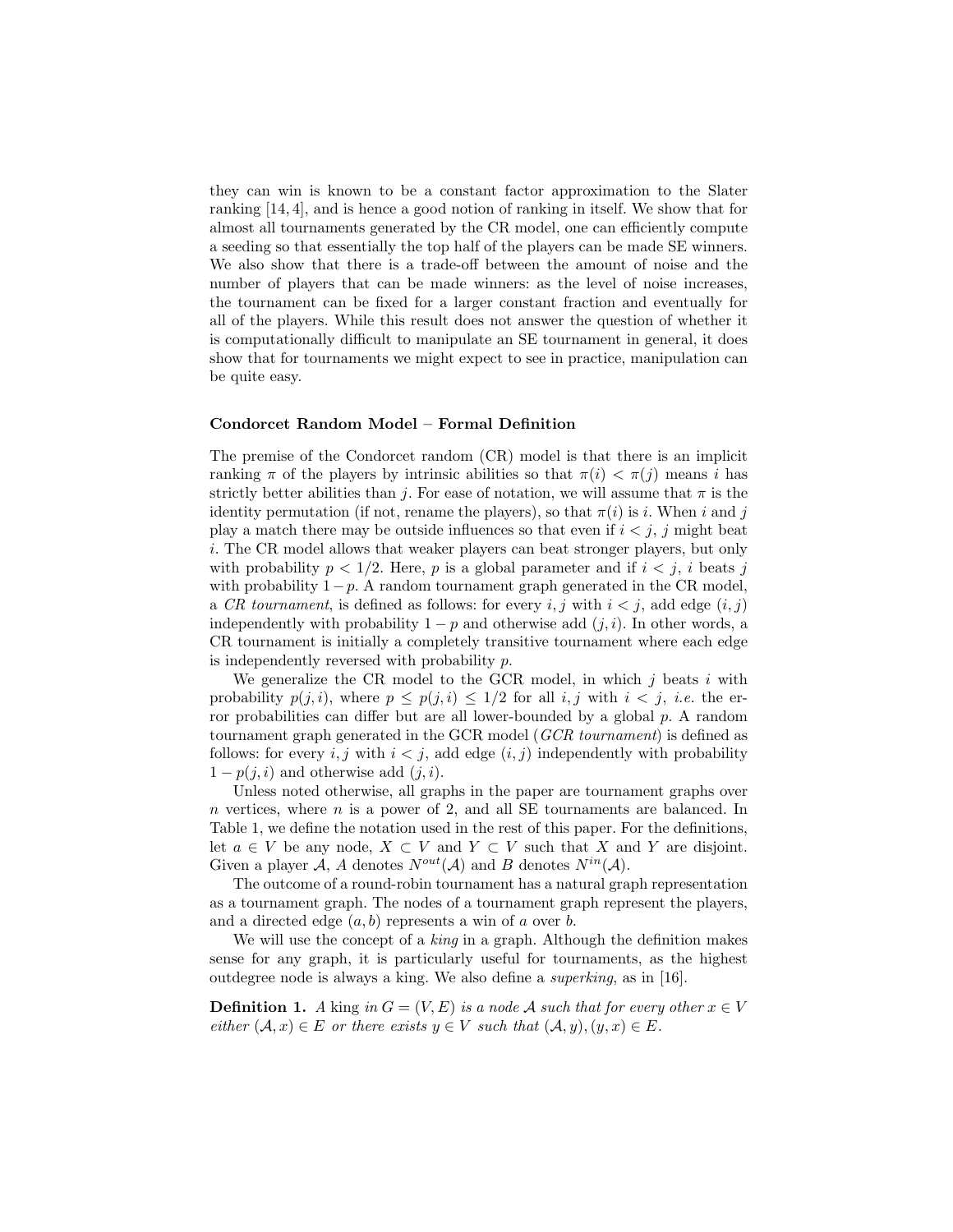| $N^{out}(a) = \{v   (a, v) \in E\}   N_X^{out}(a) = N^{out}(a) \cap X$<br>$N^{in}(a) = \{v   (v, a) \in E\}$ $\mid N_X^{in}(a) = N^{in}(a) \cap X$ |
|----------------------------------------------------------------------------------------------------------------------------------------------------|
|                                                                                                                                                    |
|                                                                                                                                                    |
| $out(a) =  N^{out}(a) $<br>$out_X(a) =  N_X^{out}(a) $                                                                                             |
| $in(a) =  N^{in}(a) $<br>$in_X(a) =  N_X^{in}(a) $                                                                                                 |
| $\mathcal{H}^{in}(a) = \{v v \in N^{in}(a), out(v) > out(a)\}\$                                                                                    |
| $\mathcal{H}^{out}(a) = \{v v \in N^{out}(a), out(v) > out(a)\}\$                                                                                  |
| $\overline{\mathcal{H}(a)} = \mathcal{H}^{in}(a) \cup \overline{\mathcal{H}}^{out}(a)$                                                             |
| $E(X, Y) = \{(u, v)   (u, v) \in E, u \in X, v \in Y\}$                                                                                            |

Table 1. A summary of the notation used in this paper.

**Definition 2.** A superking in  $G = (V, E)$  is a node A such that for every other  $x \in V$  either  $(A, x) \in E$  or there exist  $\log n$  nodes  $y_1, \ldots, y_{\log n} \in V$  such that  $\forall i, \, (\mathcal{A}, y_i), (y_i, x) \in E.$ 

# Kings that are also SE winners

Being a king in the tournament graph is not a sufficient condition for a player to also be able to win an SE tournament. For instance, a player may be a king by beating only 1 player who, in turn, beats all the other players. This king beats less than  $\log n$  players, so it cannot win an SE tournament. [16] considered the question of how strong a king player needs to be in order for there to always exist a winning SE tournament seeding for which they win the SE tournament.

**Theorem 1.** [16] Let  $G = (V, E)$  be a tournament graph and let  $A \in V$  be a king. One can efficiently construct a winning single-elimination tournament seeding for A if either  $\mathcal{H}^{in}(\mathcal{A}) = \emptyset$ , or  $out(\mathcal{A}) \geq n/2$ .

We generalize the above result by giving a condition which completely subsumes the one in Theorem 1.

Theorem 2 (Kings with High Outdegree). Let  $G$  be a tournament graph on n nodes and A be a king. If  $out(A) \geq |\mathcal{H}^{in}(A)| + 1$ , then one can efficiently compute a winning single-elimination seeding for A.

To see that the above theorem implies Theorem 1, note that if  $out(A) \ge n/2$ , then  $|\mathcal{H}^{in}(a)| \leq n/2 - 1 \leq out(\mathcal{A}) - 1$ . Also, if  $\mathcal{H}^{in}(\mathcal{A}) = \emptyset$  and  $n > 2$ , then  $out(\mathcal{A}) > 1 > 1 + |\mathcal{H}^{in}(\mathcal{A})|.$ 

Theorem 2 is more general than Theorem 1. In Figure 1 we have an example of a tournament where node  $A$  satisfies the requirements of Theorem 2, but not those of Theorem 1. Here,  $|\mathcal{H}^{in}(\mathcal{A})| = \frac{n}{4}$  and  $|N^{out}(\mathcal{A})| = \frac{n}{4} + 1$ . The purpose of node a is just to guarantee that  $A$  is a king. The example requires that each node in  $N^{in}(\mathcal{A}) \setminus \mathcal{H}^{in}(\mathcal{A})$  has lower outdegree than  $\mathcal{A}$ ; it suffices to use an outdegree-balanced<sup>2</sup> tournament for this set.

<sup>&</sup>lt;sup>2</sup> An outdegree-balanced tournament is a tournament in which every vertex has outdegree equal to half the graph; such a tournament can easily be constructed inductively.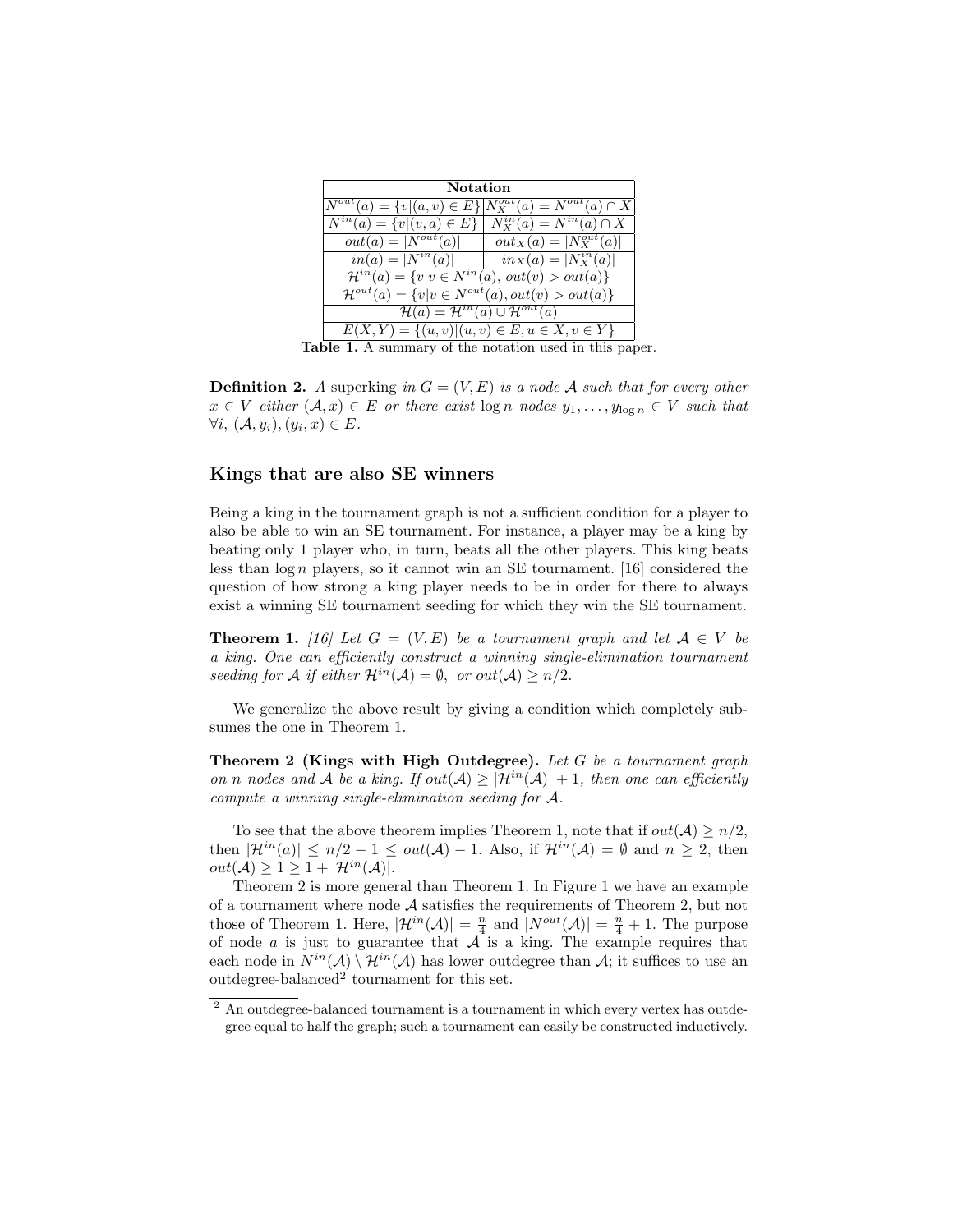

Fig. 1. An example for which Theorem 1 does not apply, but Theorem 2 does apply.

The intuition behind the proof of Theorem 2 is partially inspired by our recent results in [15]. There we show that a large fraction of highly ranked nodes can be tournament winners, provided a matching exists from the lower ranked to the higher ranked players. In this paper, we are working with a king node, and are able to weaken the matching requirement. Instead, we carefully construct matchings that maintain that  $A$  is a king over the graph, while eliminating the elements of  $\mathcal{H}^{in}(\mathcal{A})$  until we reduce the problem to the case of Theorem 1.

We will need a technical lemma from prior work relating the indegree and outdegree of two nodes in order to prove Theorem 2. By definition, if a node A is a king then for every other node b,  $N^{out}(\mathcal{A}) \cap N^{in}(b) \neq \emptyset$ . The following lemma is useful for showing a node is a king.

**Lemma 1** ([16]). Let a be a given node,  $A = N^{out}(a), B = N^{in}(a), b \in B$ . Then  $out(a) - out(b) = in_A(b) - out_B(b)$ . In particular,  $out(a) \ge out(b)$  if and only if  $out_B(b) \leq in_A(b)$ .

Proof of Theorem 2: We will design the matching for each consecutive round r of the tournament. In the induced graph before the  $r^{th}$  round, let  $\mathcal{H}_r$  be the subset of  $\mathcal{H}^{in}(\mathcal{A})$  that is still live,  $A_r$  be the current outneighborhood of  $\mathcal{A}$ and  $B_r$  be the current inneighborhood of A. We will keep the invariant that if  $B_r \setminus \mathcal{H}_r \neq \emptyset$ , we have  $|A_r| \geq |\mathcal{H}_r| + 1$ , A is a king and the subset of nodes from the inneighborhood of A that have larger outdegree than A is contained in  $\mathcal{H}_r$ .

We now assume that the invariant is true for round  $r - 1$ . We will show how to construct round r. If  $\mathcal{H}_r = \emptyset$  we are done by reducing the problem to Theorem 1, so assume that  $|\mathcal{H}_r| \geq 1$ . We begin by taking a maximal matching  $M_r$  from  $A_r$  to  $\mathcal{H}_r$ . Since  $|A_r| \geq |\mathcal{H}_r| + 1$ ,  $A_r \setminus M_r \neq \emptyset$  i.e.  $M_r$  cannot match all of  $A_r$ . Now, let  $M'_r$  be a maximal matching from  $A_r \setminus M_r$  to  $B_r \setminus \mathcal{H}_r$ .

If  $A_r \setminus (M'_r \cup M_r) \neq \emptyset$ , there is some node a' leftover to match A to. Otherwise, pick any  $a' \in M'_r \cap A_r$ . Remove the edge matched to a' from  $M'_r$  and match a' with A. To complete the matching, create maximal matchings within  $\bar{A}_r =$  $A_r \setminus (M'_r \cup M_r) \setminus \{a'\}, \bar{B}_r = B_r \setminus \mathcal{H}_r \setminus M'_r$  and  $\mathcal{H}_r \setminus M_r$ . Either 0 or 2 of  $|\bar{A}_r|, |\bar{B}_r|, |\mathcal{H}_r \setminus M_r|$  can be odd and so there are at most 2 unmatched nodes that can be matched against each other. Let  $M$  be the union of these matchings.

We will now show that the invariants still hold. Notice that  $A$  is still a king on the sources of the created matching M. Now, consider any node b from  $B_r \setminus \mathcal{H}_r$ which is a source in  $M$ . We have two choices. The first is that  $b$  survived by beating another node of  $B_r$  so it lost at least one outneighbor from  $B_r$ . Since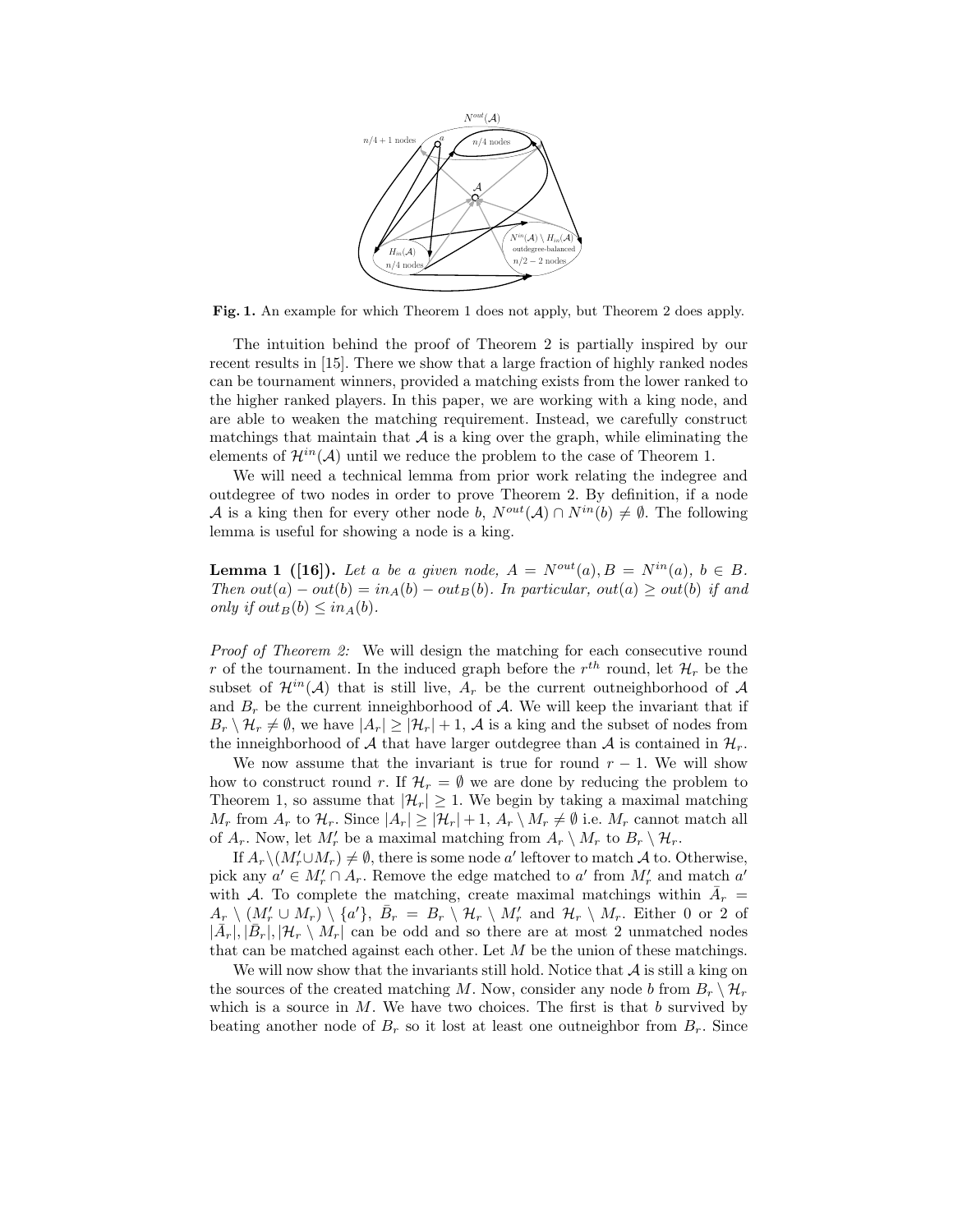$M'_r$  was maximal, b may have lost at most one of its inneighbors  $(a')$ . Hence,

$$
out_{B_{r+1}}(b) + 1 \le (out_{B_r}(b) - 1 + 1) \le in_{A_r}(b) - 1 \le in_{A_{r+1}}(b).
$$

By Lemma 1 this means that  $out(b) \le out(\mathcal{A})$ . The second choice is if b survived by beating a leftover node  $\bar{a}$  from  $A_r$ . This can only happen if  $A_r \setminus (M'_r \cup M_r) \neq \emptyset$ . Thus,  $\bar{a}$  was in  $A_r \setminus (M'_r \cup M_r)$ . However, since  $M'_r$  was maximal,  $\bar{a}$  must lose to b, and so all inneighbors of b from  $A_r$  move on to the next round, and  $out(b) \leq$ *out*(*A*). Thus *A* has outdegree at least as high as all nodes in  $B_{r+1} \setminus \mathcal{H}_{r+1}$ .

Now we consider  $A_{r+1}$  vs  $\mathcal{H}_{r+1}$ . We have

$$
|A_{r+1}| \geq \lfloor (|A_r| + |M'_r| + |M_r| - 1)/2 \rfloor
$$
, and  
 $|\mathcal{H}_{r+1}| \leq \lceil (|\mathcal{H}_r| - |M_r|)/2 \rceil = \lfloor (|\mathcal{H}_r| + 1 - |M_r|)/2 \rfloor$ .

Since  $|\mathcal{H}_r| \geq 1$  we must have  $|M_r| \geq 1$ . If either  $|M_r| \geq 2$ ,  $|A_r| \geq |\mathcal{H}_r| + 2$ , or  $|M'_r| \ge 1$  then it must be that  $|A_{r+1}| \ge \lfloor (|H_r| + 2)/2 \rfloor \ge |H_{r+1}| + 1$ . Also, if  $|\mathcal{H}_r|$  is even then  $|A_{r+1}| \geq |\mathcal{H}_r|/2 = 1 + \lfloor (|\mathcal{H}_r| - 1)/2 \rfloor \geq |\mathcal{H}_{r+1}| + 1$ , and the invariant is satisfied for round  $r + 1$ .

On the other hand, assume that  $|M_r| = 1, |M'_r| = 0, |A_r| = |\mathcal{H}_r| + 1$  and  $|\mathcal{H}_r|$  is odd. This necessarily implies that  $|B_r \setminus \mathcal{H}_r| \leq 1$ . Since  $|A_r| = |\mathcal{H}_r| + 1$ is even,  $|B_r|$  must be odd and so  $|B_r \setminus \mathcal{H}_r|$  must be even.  $|B_r \setminus \mathcal{H}_r|$  can only be 0. This means  $|\mathcal{H}_r| = n_r/2 - 1$  (where  $n_r$  is the current number of nodes). We can conclude that  $A$  is a king with outdegree at least half the graph and the tournament can be efficiently fixed so that  $A$  wins by Theorem 1. tournament can be efficiently fixed so that  $A$  wins by Theorem 1.

Theorem 2 implies the following corollaries.

**Corollary 1** Let A be a king in a tournament graph. If  $|\mathcal{H}^{in}(\mathcal{A})| \leq (n-3)/4$ , then one can efficiently compute a winning SE tournament seeding for A.

**Corollary 2** Let A be a king in a tournament graph. If  $|\mathcal{H}(\mathcal{A})| \leq n/3 - 1$ , then one can efficiently compute a winning SE tournament seeding for A.

The proof of Corollary 1 follows by the fact that if  $|\mathcal{H}^{in}(\mathcal{A})| = k$ , then  $out(\mathcal{A}) \geq (n-k)/3$ . Corollary 2 simply states that any player in the top third of the bracket who is a king is also a tournament winner.

*Proof of Corollary 2:* Let  $K = |\mathcal{H}(\mathcal{A})|$ . Then the outdegree of A is at least  $(n - K - 1)/2$ . Let  $h = |\mathcal{H}^{in}(\mathcal{A})|$ . By Theorem 2, a sufficient condition for A to be able to win an SE tournament is that  $out(\mathcal{A}) \geq h+1$ . Hence it is sufficient that  $n - K - 1 \geq 2h + 2$ , or that  $2h + K \leq n - 3$ . Since  $2h + K \leq 3K$ , it is sufficient that  $3K \leq n - 3$ , and since  $K \leq (n - 3)/3$  we have our result. sufficient that  $3K \leq n-3$ , and since  $K \leq (n-3)/3$  we have our result.

## Condorcet Random Model

We can now apply our results to graphs generated by the CR Model. From prior work we know that if  $p \ge C \sqrt{\ln n/n}$  for  $C > 4$ , then with probability at least  $1 - 1/\text{poly}(n)$ , any node in a tournament graph generated by the CR model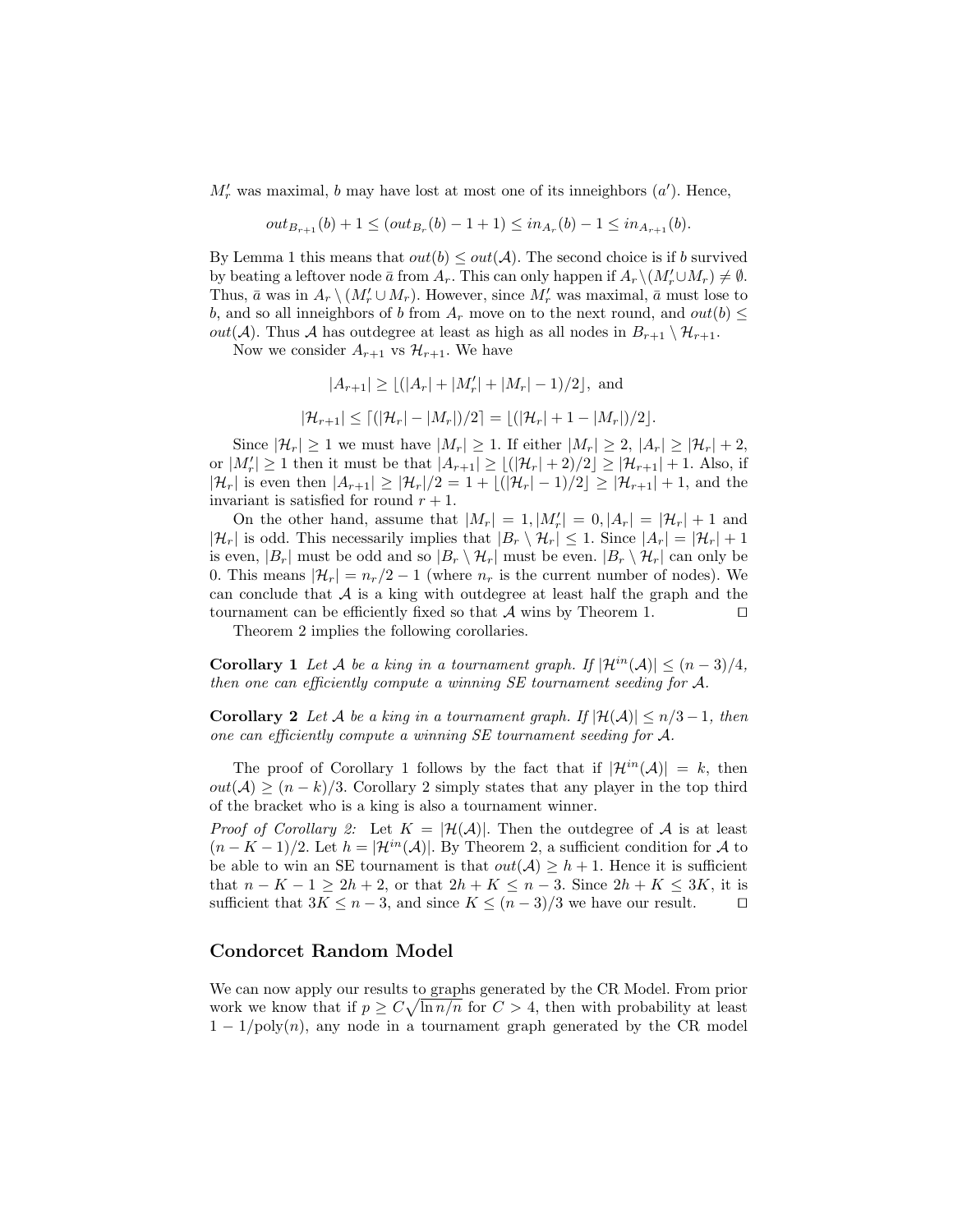can win an SE tournament. However, since  $p$  must be less than  $1/2$ , this result only applies for  $n \geq 512$ . Moreover, even for  $n = 8192$  the relevant value of p is > 13% which is a very high noise rate. We consider how many players can be efficiently made winners when  $p$  is a slower growing function of  $n$ . We show that even when  $p \geq C \ln n/n$  for a large enough constant C, a constant fraction of the top players in a CR tournament can be efficiently made winners.

**Theorem 3 (CR Model Winners for Lower p).** For any given constant  $C > 16$ , there exists a constant  $n_C$  so that for all  $n > n_C$  the following holds. Let  $p \geq C \ln n/n$ , and G be a tournament graph generated by the CR model with error p. With probability at least  $1 - 3/n^{C/8-2}$ , any node v with  $v \le n/2 - 5C\sqrt{n \ln n}$ can win an SE tournament.

This result applies for  $n \geq 256$  and also reduces the amount of noise needed. For example, if  $C = 17$  then when  $n = 8192$ , it is only necessary that  $p < 2\%$ , as opposed to  $> 13\%$ . This is a significant improvement. The proof of Theorem 3 uses Theorem 2 and Chernoff-Hoeffding bounds.

**Theorem 4 (Chernoff-Hoeffding).** Let  $X_1, \ldots, X_n$  be random variables with  $X = \sum_i X_i$ ,  $E[X] = \mu$ . Then for  $0 \le D < \mu$ ,  $Pr[X \ge \mu + D] \le exp(-D^2/(4\mu))$ and  $\overline{Pr}[X < \mu - D] \leq exp(-D^2/(2\mu)).$ 

*Proof of Theorem 3:* Let C be given. Consider player j. The expectation of the number  $n_i$  of outneighbors of j in G is

$$
E[n_j] = (1 - p)(n - j) + (j - 1)p = n(1 - p) - p - j(1 - 2p).
$$

This is exactly where we use the CR model. Our result is not directly applicable to the GCR model because this is only a lower bound on the expectation of  $n_j$ in that model. We will show that with high probability, all  $n_i$  are concentrated around their expectations and that all players  $j \leq n/2$  are kings.

Showing that each  $n_i$  is concentrated around its expectation is a standard application of the Chernoff bounds and a union bound. Therefore, for  $C > 16$ and  $n > 2$ , we have  $2/n^{C^2/4} < \frac{1/n^C}{n}$ . Hence, with probability at least  $1 - 1/n^{C-1}$ for every j,  $|E[n_j] - n_j| \le C\sqrt{n \ln n}$ .

We assume *n* is large enough so that  $n >> \sqrt{n \ln n}$  and that  $p \leq 1/4$  so that  $1 \ge (1 - 2p) \ge 1/2$ . Now fix  $j \le n/2$ . By the concentration result, this implies

$$
n_j \geq 3n/4 - 1 - j - C\sqrt{n \ln n} \geq n/4 - 1 - C\sqrt{n \ln n} \geq \varepsilon n,
$$

where  $\varepsilon = 1/8$  works. The probability that j is a king is quite high: the probability that some node z has no inneighbor from  $N^{out}(j)$  is at most

$$
n(1-p)^{n_j} \le n(1-C\ln n/n)^{(n/(C\ln n))\cdot C\varepsilon\ln n} \le 1/n^{\varepsilon C-1}.
$$

By a union bound, the probability that some node  $j$  is not a king is at most  $1/n^{\varepsilon C-2}$ . Therefore, we can conclude that the probability that all the  $n_j$  are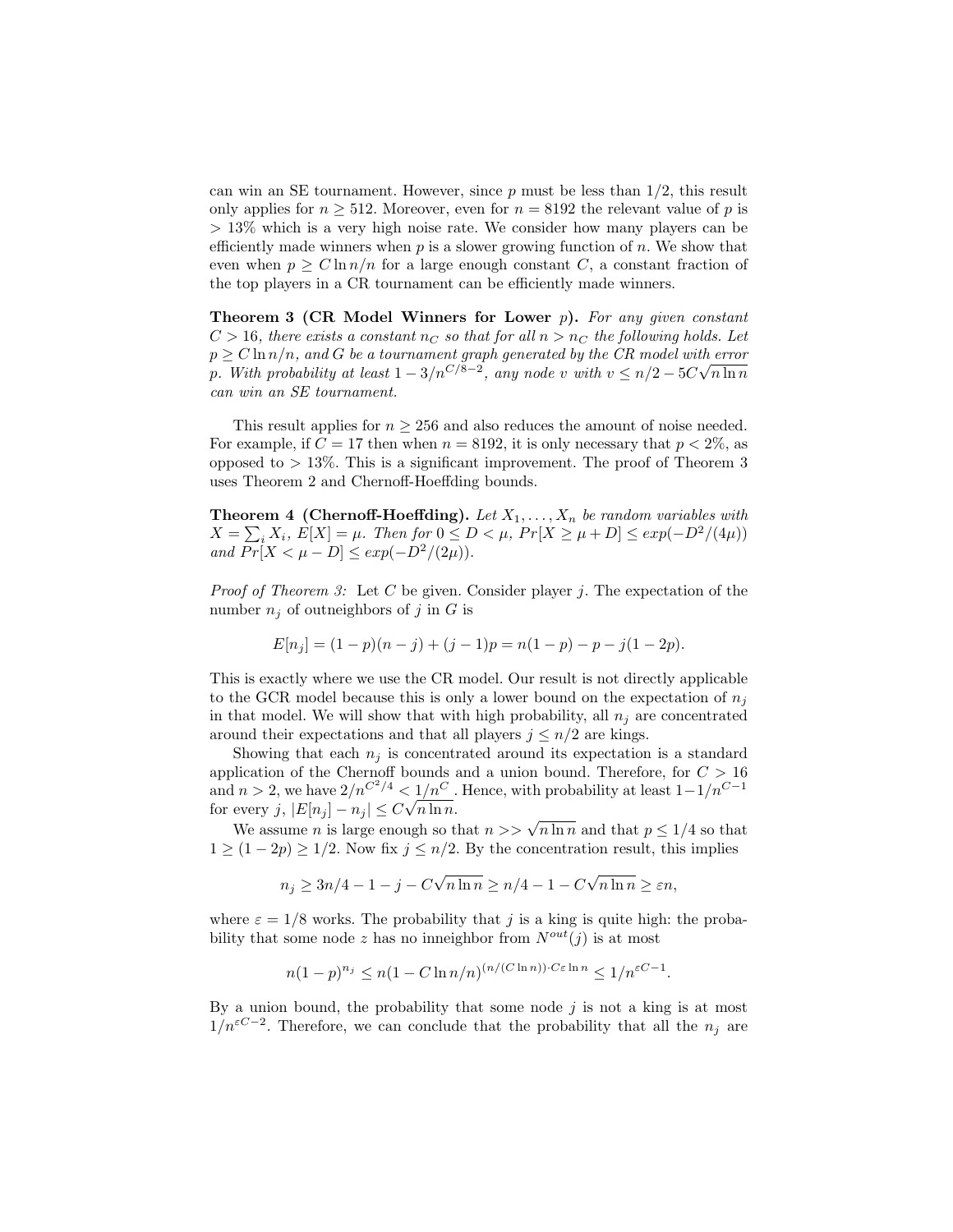concentrated around their expectations and all nodes  $j \leq n/2$  are kings is at least  $1 - (1/n^{C-1} + 1/n^{\varepsilon C-2}).$ 

We now need to upper bound  $|\mathcal{H}^{in}(j)|$ . We are interested in how many nodes with  $i < j + 2C\sqrt{n \ln n}/(1-2p)$  appear in  $N^{in}(j)$ : if we have an upper bound on them, we can apply Theorem 2 to get a bound on  $j$ . First, consider how small  $n_i - n_i$  can be for any *i*:

$$
n_j - n_i \ge (i - j)(1 - 2p) - 2C\sqrt{n \ln n}.
$$

So for  $i \geq j + 2C\sqrt{n \ln n}/(1-2p)$ ,  $n_j \geq n_i$  with high probability. The expected number of nodes  $i < j$  that appear in  $N^{in}(j)$  is  $(1 - p)(j - 1)$ . By the Chernoff bound, the probability that at least  $(1-p)(j-1) + C\sqrt{j \ln n}$  of the  $j-1$  nodes less than j are in  $N^{in}(j)$  is  $\leq exp(-C^2j\ln n/4j) = n^{-C^2/4}$ . Therefore, with probability at least  $1 - 1/n^{C^2/4}$ , the number of such i is at most  $(1 - p)(j 1) + C\sqrt{j \ln n}$ . By a union bound, this holds for all j with probability at least  $1 - 1/n^{C^2/4 - 1}$ . Now, we can say with high probability that  $|\mathcal{H}^{in}(j)|$  is at most

$$
(1-p)(j-1) + C\sqrt{j\ln n} + \frac{2C\sqrt{n\ln n}}{1-2p} \le (1-p)(j-1) + 5C\sqrt{n\ln n}.
$$

By Theorem 2, for there to be a winning seeding for  $i$ , it is sufficient that  $\mathcal{H}^{in}(j) < n_j$  or that

$$
(1-p)(j-1) + 5C\sqrt{n \ln n} < n(1-p) - p - j(1-2p) - C\sqrt{n \ln n}.
$$

Rearranging the above equation, it is sufficient if

$$
j < n/2 + \frac{pn}{(2(2-3p))} + \frac{(1-2p)}{(2-3p)} - 24C\sqrt{n\ln n}/5,
$$

and so for all  $j \leq n/2 - 5C\sqrt{n \ln n}$ , there is a winning seeding for j with probability at least

$$
1 - (2/n^{C-1} + 1/n^{\varepsilon C-2}) \ge 1 - 3/n^{C/8-2}.
$$

 $\Box$ 

#### Improving the result for the GCR model through perfect matchings.

Next, we show that there is a trade-off between the constant in front of  $\log n/n$ and the fraction of nodes that can win an SE tournament. The proofs are based on the following result of Erdős and Rényi [5]. Let  $B(n, p)$  denote a random bipartite graph on  $n$  nodes in each partition such that every edge between the two partitions appears with probability  $p$ .

**Theorem 5 (Erdős and Rényi [5]).** Let  $c_n$  be any function of n, then consider  $G = B(n, p)$  for  $p = (\ln n + c_n)/n$ . The probability that G contains a perfect matching is at least  $1 - 2/e^{c_n}$ .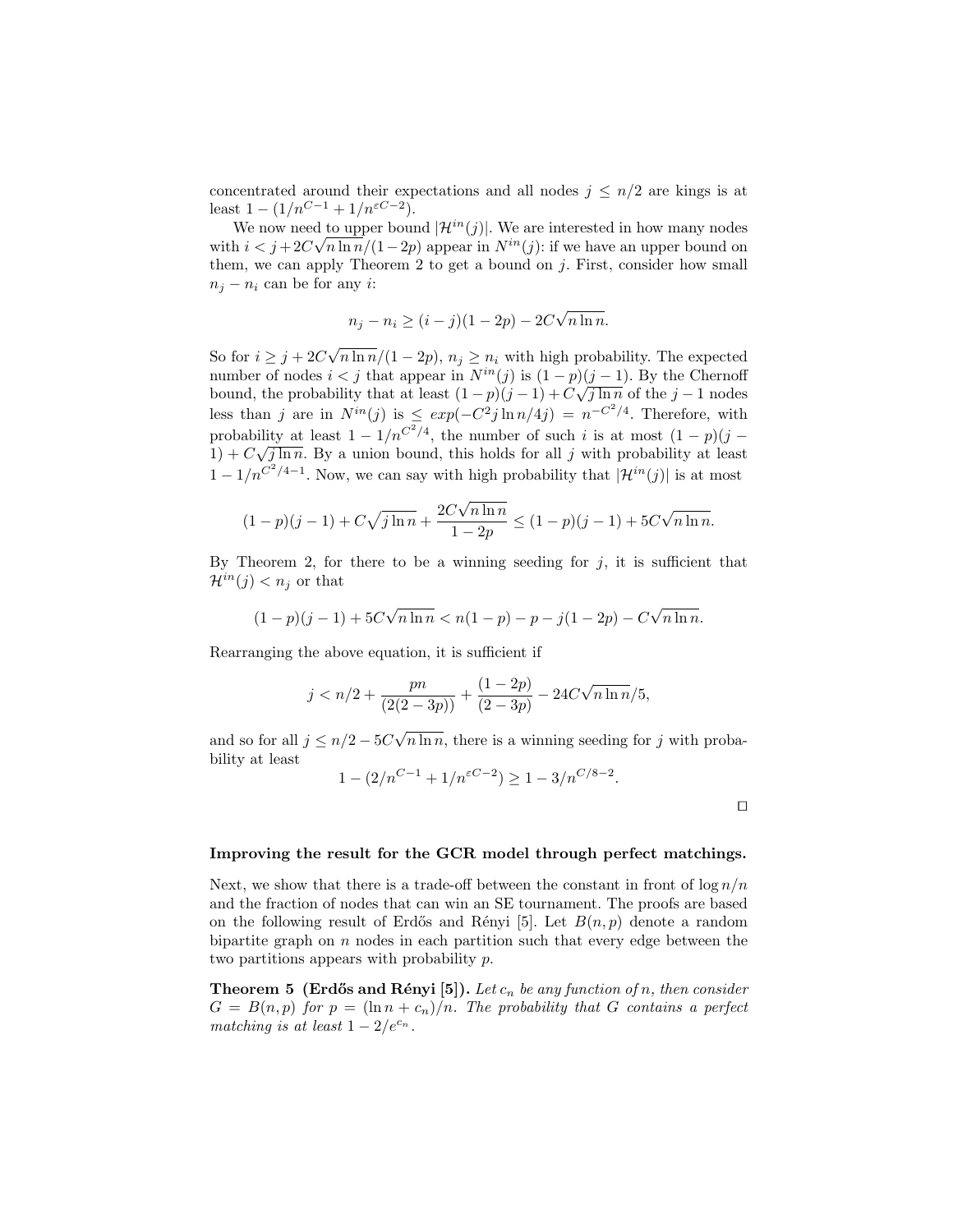For the particular case  $c_n = \Theta(\ln n)$ , G contains a perfect matching with probability at least  $1 - 1/\text{poly}(n)$ .

**Lemma 2.** Let  $C \geq 64$  be a constant. Let  $n \geq 16$  and G be a GCR tournament for  $p = C \ln n/n$ . With probability at least  $1 - 2/n^{C/32-1}$ , G is such that one can efficiently construct a winning SE tournament seeding for the node ranked 1.

Proof. We will call the top ranked node s. We will show that with high probability s has outdegree at least  $n/4$  and that every node in  $N^{in}(s)$  has at least  $\log n$  inneighbors in  $N^{out}(s)$ . This makes s a superking, and by [16], s can win an SE tournament.

The probability that s beats any node j is  $> 1/2$ , the expected outdegree of s is >  $(n-1)/2$ . By a Chernoff bound, the probability that s has outdegree  $\langle n/4 \rangle$  is at most  $exp(-(n-1)/16) \langle \langle 1/n^{C/32-1} \rangle$ . Given that the outdegree of s is at least  $n/4$ , the expected number of inneighbors in  $N^{out}(s)$  of any particular node y in  $N^{in}(s)$  is at least  $(n/4) \cdot (C \ln n/n) = (C/4) \ln n$ .

We can show that each node in  $N^{in}(s)$  has at least  $\log n$  inneighbors from  $N^{out}(s)$  by using a Chernoff bound and union bound. By a Chernoff bound, the probability that y has less than  $(C/8)$  ln n inneighbors from  $N^{out}(s)$  is at most  $exp(-(C/32) \ln n) = 1/n^{C/32}$ . By a union bound, the probability that some  $y \in N^{in}(s)$  has less than  $(C/8) \ln n$  inneighbors from  $N^{out}(s)$  is at most  $1/n^{C/32-1}$ . Therefore, s is a superking is with probability at least  $1-2/n^{C/32-1}$ where  $n \ge 16$ ,  $n/4 \ge \log n$ ,  $C > 64$ , and  $(C/8) \ln n \ge \log n$ .

Lemma 2 concerned itself only with the player who is ranked highest in intrinsic ability. The next theorem shows that as we increase the noise factor, we can fix the tournament for an increasingly large set of players. As the noise level increases, we can argue recursively that there exists a matching from  $\frac{n}{2} + 1 \ldots n$ to  $1 \ldots \frac{n}{2}$ , and from  $\frac{3n}{4} + 1 \ldots n$  to  $\frac{n}{2} + 1 \ldots \frac{3n}{4}$  and so forth. These matchings form each successive round of the tournament, eliminating all the stronger players.

**Theorem 6.** Let  $n \geq 16$ ,  $i \geq 0$  be a constant and  $p \geq 64 \cdot 2^i \ln n/n \in [0,1]$ . With probability at least  $1 - 1/poly(n)$ , one can efficiently construct a winning SE seeding for any of the top  $1 + n(1 - 1/2^i)$  players in a GCR tournament.

*Proof.* Let G be a GCR tournament for  $p = C2^i \ln n/n$ ,  $C \geq 64$ . Let S be the set of all  $n/2^{i-1}$  players j with  $j > n(1 - 1/2^{i-1})$ . Let s be a node with  $1 + n(1 - 1/2^{i-1}) \leq s \leq 1 + n(1 - 1/2^i)$ . The probability that s wins an SE tournament on the subtournament of  $G$  induced by  $S$  is high: there is a set  $X$  of at least  $n/2^{i} - 1$  nodes that are after s. By Lemma 2, s wins an SE tournament on  $X \cup \{s\}$  with high probability  $1 - \frac{2}{(n/2^i)^{C/32-1}}$ .

In addition, by Theorem 5, with probability at least  $1 - \frac{2}{(n/2^i)^{C-1}}$ , there is a perfect matching from  $X \cup \{s\}$  to  $S \setminus (X \cup \{s\})$ . For every  $1 \leq k \leq i-1$ , consider

$$
A_k = \{x \mid 1 + n(1 - 1/2^k) \le x\}, \text{ and}
$$
  

$$
B_k = \{x \mid 1 + n(1 - 1/2^{k-1}) \le x \le n(1 - 1/2^k)\}.
$$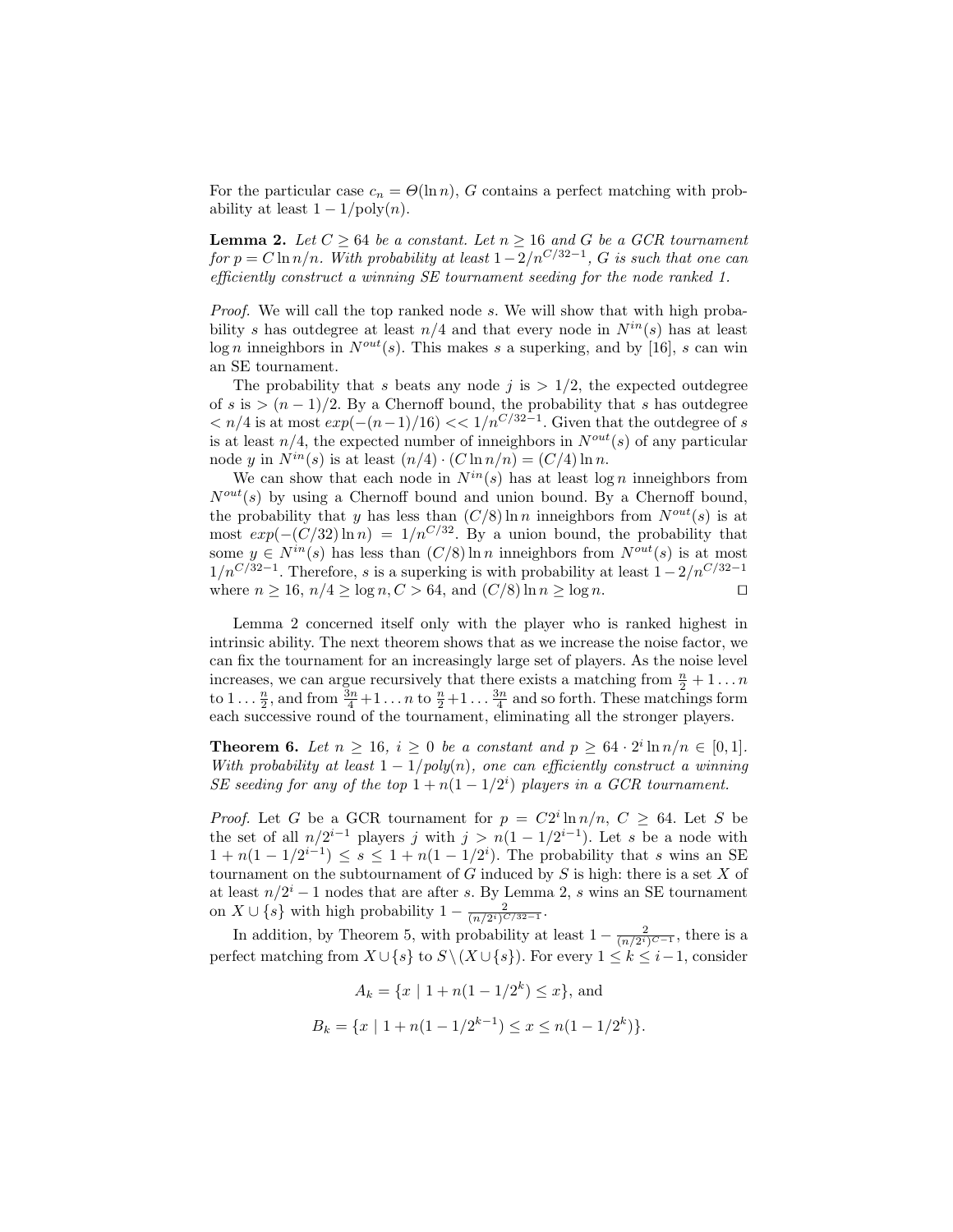Then  $A_{k-1} = A_k \cup B_k$ ,  $A_k \cap B_k = \emptyset$ , and  $|A_k| = |B_k| = n/2^k$ . Hence  $p \ge$  $C \ln |A_k|/|A_k|$  for all  $k \leq i-1$ . By Theorem 5, the probability that there is no perfect matching from  $A_k$  to  $B_k$  for a particular k is at most  $2/(n/2^k)^{C2^{i-k}-1}$ . This value is maximized for  $k = i$ , and it is  $2/(n/2^i)^{C-1}$ . Thus by a union bound, with probability at least  $1 - 2i/(n/2^i)^{C-1} = 1 - 1/\text{poly}(n)$ , there is a perfect matching from  $A_k$  to  $B_k$ , for every k.

Thus, with probability at least  $1 - 1/\text{poly}(n)$ , s wins an SE tournament in G with high probability, and the full bracket seeding can be constructed by taking the unions of the perfect matchings from  $A_k$  to  $B_k$  and the bracket from S.  $\Box$ 

For the CR model we can strengthen the bound from Theorem 3 by combining the arguments from Theorems 3 and 6.

**Theorem 7.** There exists a constant  $n_0$  such that for all  $n > n_0$  the following holds. Let  $i \geq 0$  be a constant, and  $p = 64 \cdot 2^i \ln n/n \in [0,1]$ . With probability at least  $1 - 1/poly(n)$ , one can efficiently construct a winning seeding for any of the top  $n(1-1/2^{i+1}) - (80/2^{i/2})\sqrt{n \ln n}$  players in a CR tournament.

As an example, for  $p = 256 \ln n/n$ , Theorem 7 says that any of the top  $7n/8 - 40\sqrt{n \ln n}$  players are winners while Theorem 6 only gives  $3n/4 + 1$  for this setting of  $p$  in the GCR model.

*Proof.* As in Theorem 6, for every  $1 \leq k \leq i$ , consider

$$
A_k = \{x \mid 1 + n(1 - 1/2^k) \le x\}, \text{ and}
$$
  

$$
B_k = \{x \mid 1 + n(1 - 1/2^{k-1}) \le x \le n(1 - 1/2^k)\}.
$$

Then  $A_{k-1} = A_k \cup B_k$ ,  $A_k \cap B_k = \emptyset$ , and  $|A_k| = |B_k| = n/2^k$ . By the argument from Theorem 6, w.h.p. there is a perfect matching from  $A_k$  to  $B_k$ , for all k.

Consider  $A_i$ . By Theorem 3, with probability  $1-\frac{1}{p}$ oly $(n)$ , we can efficiently fix the tournament for any of the first  $n/2^{i+1} - 80\sqrt{(n/2^i)\ln(n/2^i)}$  nodes in  $A_i$ . Combining the construction with the perfect matchings between  $A_k$  and  $B_k$ , we can efficiently construct a winning tournament seeding for any of the top

$$
n - \frac{n}{2^i} + \frac{n}{2^{i+1}} - 80\sqrt{\frac{n}{2^i}\ln(\frac{n}{2^i})} \ge n(1 - \frac{1}{2^{i+1}}) - \frac{80}{2^{i/2}}\sqrt{n\ln n} \text{ nodes.}
$$

 $\Box$ 

#### Conclusions

In this paper, we have shown a tight bound (up to a constant factor) on the noise needed to fix an SE tournament for a large fraction of players when the match outcomes are generated by the CR model. As this model is believed to be a good model for real-world tournaments, this result shows that many tournaments in practice can be easily manipulated. In some sense, this sidesteps the question of whether it is NP-hard to fix a tournament in general by showing that it is easy on examples that we care about.